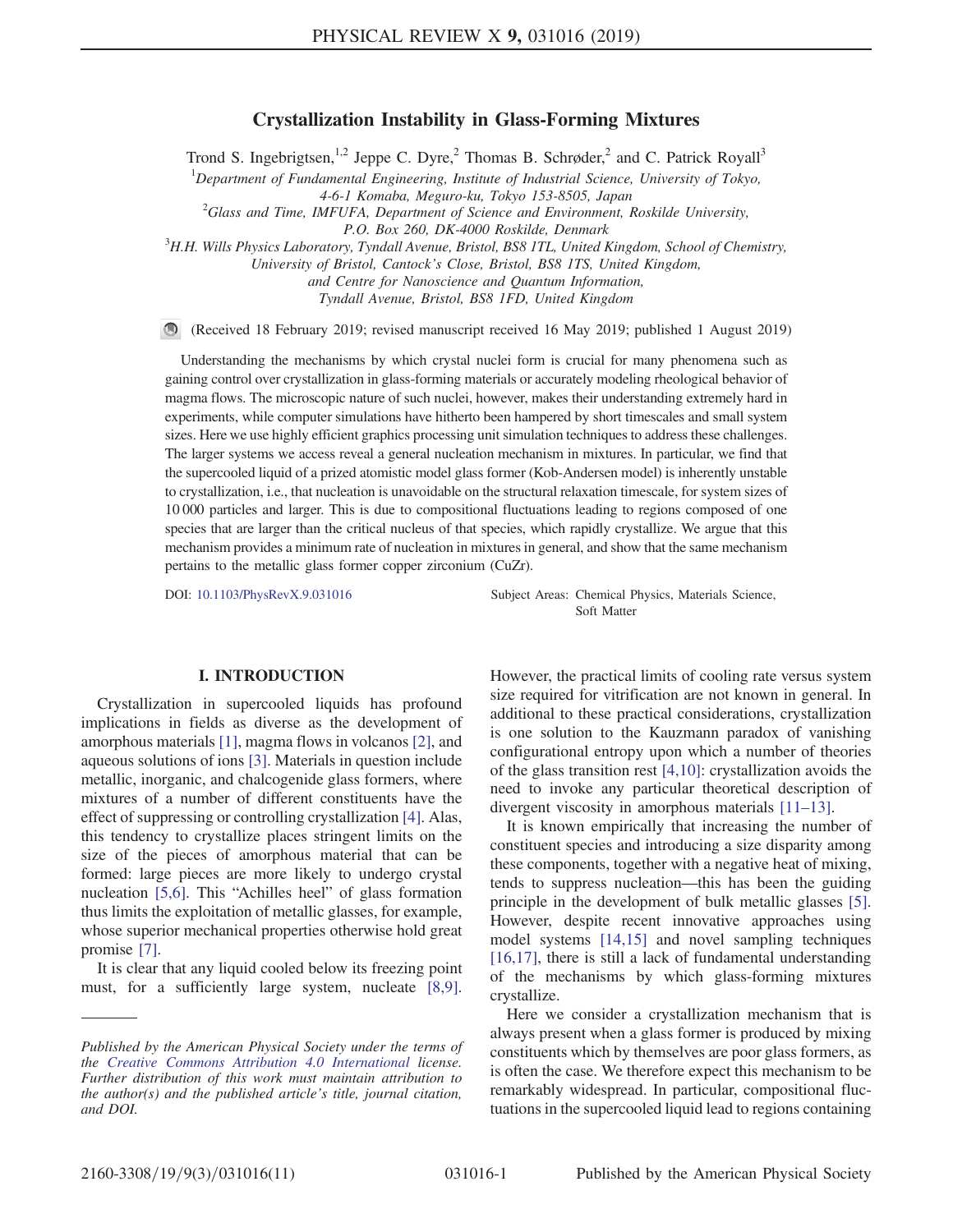just a single constituent, and eventually such a region will occur that is large enough—and long-lived enough—that it will nucleate a crystal of that one species. Of course, depending on the specific mixture, there may be other, faster, nucleation mechanisms. Nucleation by compositional fluctuations nevertheless provides a lower bound for the nucleation rate in mixtures. We emphasize that compositional fluctuations occur even in the absence of any underlying demixing behavior driven by a thermodynamic transition. In fact, the first mixture we investigate is specifically designed not to demix, using a nonadditive attractive cross interaction between the two species. Thus the compositional fluctuations we consider are distinct from enhanced crystal nucleation rates due, for example,

to density fluctuations related to a nearby critical point [\[18,19\]](#page-9-1). Clearly, our analysis falls within the concept of the Ostwald rule of stages, suitably generalized to mixtures [\[20\]](#page-9-2). In this context, we emphasize that the crystals formed through such compositional fluctuations will in general not be thermodynamically stable.

Having argued for compositional fluctuations as a relevant mechanism for crystal nucleation, we turn our attention to situations in which this mechanism may dominate. We begin with the Kob-Andersen (KA) binary Lennard-Jones mixture. Since its inception in 1994, this model, based on the metallic glass former nickel phosphorous, has been a mainstay of model systems with which to tackle the glass transition [\[21\]](#page-9-3). Prized for its simplicity, speed of computation, and its stability against crystallization, the KA model is among the most widely used atomistic glass formers in computer simulations. It is only recently, with the advance of high-performance graphics processing unit (GPU) computing, that the KA model has been crystallized by direct simulation [\[15\],](#page-9-4) where an estimate was made of the nucleation rate at a single temperature and system size. Here, instead, we carry out large-scale simulations and focus on the mechanism for crystallization.

Our results reveal that nucleation in the KA model is induced by composition fluctuations as discussed above. The KA model is thus representative of systems crystallizing via this mechanism, and we expect our results to have profound consequences for the glass-forming ability of mixtures, such as metallic glasses [\[7\]](#page-8-5) and oxides [\[22\].](#page-9-5) We illustrate the generality of our results by presenting results for the model metallic glass former  $Cu<sub>x</sub>Zr<sub>1-x</sub>$  using a range of compositions from  $x = 0.15$  to 0.645.

# II. FREEZING IN THE KOB-ANDERSEN MODEL GLASSFORMER

We begin the presentation of our results by studying crystallization in the KA mixture using a global structural analysis for  $\rho = 1.204$  and  $T = 0.40$  in Figs. [1\(b\)](#page-1-0) and [1\(c\).](#page-1-0) We use the NVT ensemble with a Nose-Hoover thermostat [\[23\]](#page-9-6). Figures [1\(b\)](#page-1-0) and [1\(c\)](#page-1-0) show, respectively, the time evolution of the population of liquid local structures (bicapped square antiprisms) and crystalline structures for system sizes of  $N = 10000$  and  $N = 100000$ . Here and henceforth we scale time by the structural relaxation time  $\tau_{\alpha}$ . For  $T = 0.40$ , we have that the structural relaxation time  $\tau_a = 2.91 \times 10^5$ simulation time units. A snapshot of a crystal nucleus, composed predominantly of the majority A species, is shown in Fig. [1\(a\).](#page-1-0) We identify particles in liquid locally favored structures (LFS) and fcc, hcp crystalline regions with the topological cluster classification (TCC) algorithm [\[24\]](#page-9-7) and bcc crystalline regions with bond-orientational order (BOO) parameters [\[25,26\]](#page-9-8). Our choice of order parameter is motivated by the ability of the TCC to identify the liquid local structure (and hcp and fcc), and we have in any case confirmed that our results for identification of the crystal structures are

<span id="page-1-0"></span>

FIG. 1. Structural analysis of crystallization in the Kob-Andersen glass former. (a) Particle snapshot at time  $t \approx 36\tau_a$  at  $T = 0.40$  and  $N = 10000$ . We observe a fcc-dominated crystallite of A particles. Light green and yellow particles are fcc for A and B particles, respectively, light blue and orange are hcp, purple and dark pink are bicapped antiprism liquid locally favored structure (LFS), and dark blue and light pink particles are liquid. (b) Population of local structures as a function of time reveals rapid crystallization of fcc and hcp for  $N = 10000$ . bcc is found in very small quantities, and the bicapped square antiprism liquid LFS (which is incompatible with fcc and hcp) is also shown. The inset shows that at short times ( $\lesssim 5\tau_a$ ), we cannot infer any crystal growth within the fluctuations. (c) Even more rapid crystallization occurs when  $N = 100000$ ; here irreversible growth in the fcc population is found within one relaxation time. Inset: Liquid LFS and hcp populations are compared with fcc population, as shown in the main figure.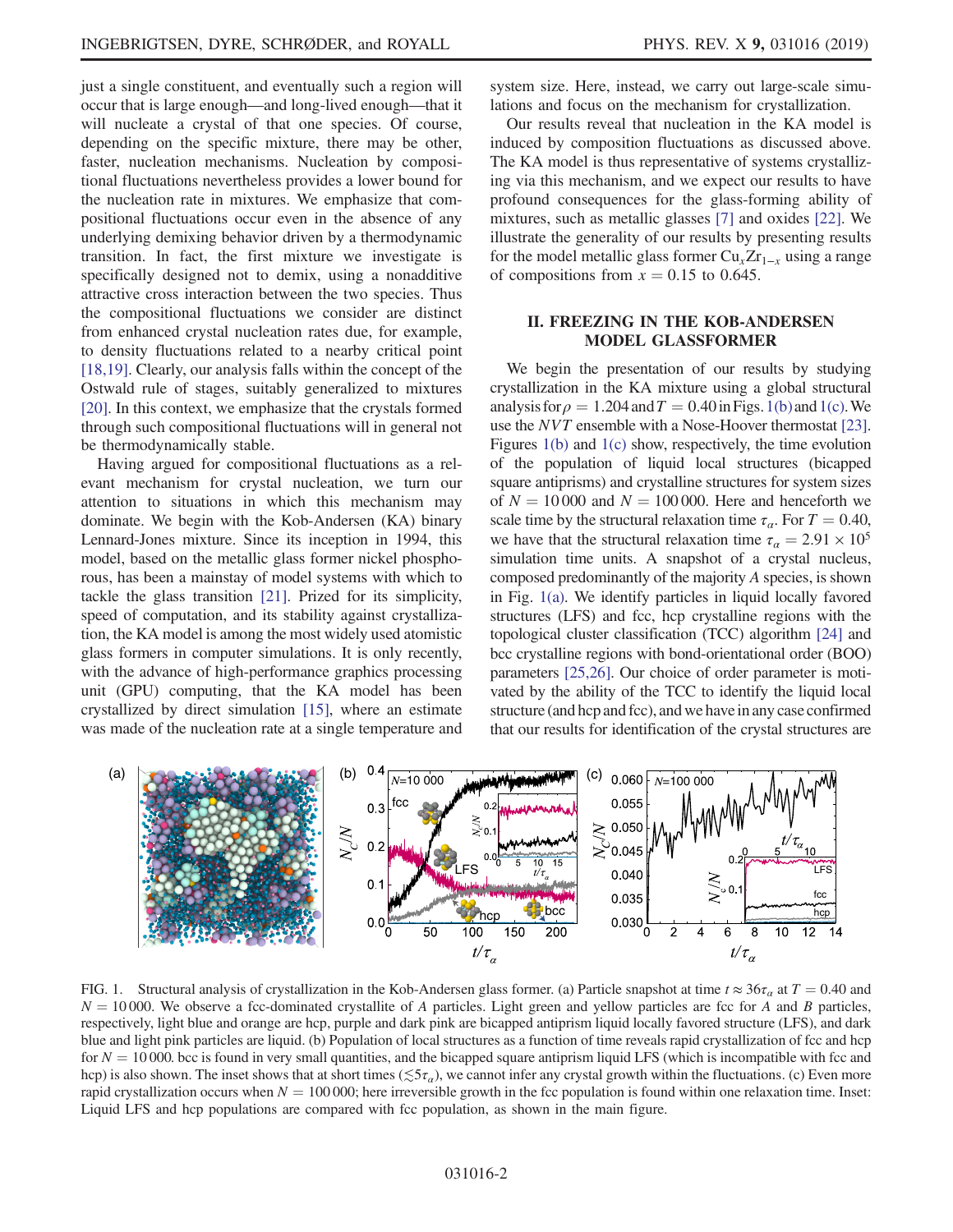very similar between the two methods (see the Appendix for simulation details and order parameters).

We see from Fig. [1\(b\)](#page-1-0) that the liquid begins to freeze on a timescale of a few structural relaxation times  $\tau_{\alpha}$ . Thus, for these parameters of  $T = 0.40$  and  $N = 10000$ , it is hard to regard the KA mixture as anything but a remarkably poor glass former. We further see that the population of the LFS in the liquid, the bicapped square antiprism [shown in Fig. [1\(b\)](#page-1-0)], reduces upon crystal growth in much the same way as in one-component hard spheres where the liquid LFS competes with the crystal symmetry [\[27\]](#page-9-9).

Here, of course, we have a binary system, but the predominant crystal structures we find are fcc and hcp of the large A species only, and very little mixed AB bcc. The lack of bcc is consistent with predictions that the crystal nucleation barrier is much higher relative to fcc [\[28\]](#page-9-10) and with the equilibrium KA phase diagram [\[29\].](#page-9-11) For the KA model, we therefore neglect the bcc structure and focus on the hcp and fcc crystals in the following.

In Fig. [1\(b\)](#page-1-0), we see that there seems to be very little incubation time. However, close inspection [Fig. [1\(b\)](#page-1-0), inset] reveals that for timescales of a few  $\tau_{\alpha}$ , the fluctuations in crystal population are larger than the increase, so the liquid may in fact be regarded as metastable on short timescales. In Fig.  $1(c)$ , we show that upon a further increase of system size, to  $N = 100 000$ , this short time metastability vanishes, and the crystal nuclei grow immediately.

We now consider the formation of critical crystal nuclei and estimate their size. In Figs. [2\(a\)](#page-2-0) and [2\(b\)](#page-2-0), we show the number of particles  $N_{xtal}$  in the largest connected region of crystal particles (hcp or fcc) for different system sizes. Here we select a run with a relatively long incubation period [Fig. [2\(a\)](#page-2-0)]. We see that the crystal regions are smaller than 100 particles for around  $40\tau_a$  before growing. These data enable us to infer a critical nucleus size of approximately 50–100 particles for  $T = 0.40$ . Figure [2\(b\)](#page-2-0) shows the run at  $N = 100 000$ , where crystal growth is immediate and thus it is difficult to infer a critical nucleus size in this case.

Next, we consider the statistics of nucleation in the KA glass former. From the ten runs we performed for  $N = 10000$  and  $T = 0.40$  (all of which crystallized),  $\sum_{i=1}^{n} t_{X(i)}/n$ , where *n* is the total number of simulations, we determine the mean nucleation time from  $\tau_X =$ to be  $\tau_X = 38.4 \pm 26.8 \tau_\alpha$  (the error is the standard deviation). Here  $t_{\text{max}}$  is the time when the size of the deviation). Here  $t_{X(i)}$  is the time when the size of the largest crystal region reaches, and does not subsequently drop below, 100 particles. At higher temperatures, the driving force for crystallization is of course reduced, but the dynamics is much faster. We find that the system does crystallize at higher temperatures (we probed up to  $T = 0.45$ ) but that not all the runs do so. In this case, we determine the mean nucleation time for each state point following the method of Ref. [\[30\]](#page-9-12). In particular, we presume that nucleation is exponentially distributed in time, such that the probability of a nucleation event happening at time t is  $p(t) = 1/\tau_X \exp(-t/\tau_X)$ . The probability that a given run of length  $t_{\text{run}}$  crystallizes is then  $\int_0^{t_{\text{run}}} p(t)dt = 1 - \exp(-t_{\text{run}}/\tau_X)$ . The fraction of runs<br>that crystallized then gives us  $\tau_{\text{tr}}$ . Errors are estimated by that crystallized then gives us  $\tau_X$ . Errors are estimated by considering the case that one more, or one fewer, simulation runs underwent crystallization. While more sophisticated analyses have been developed, which enable accurate determination of the critical nucleus size [\[31\]](#page-9-13), even with the considerable computational resources we have used, it has only been possible to carry out ten runs per state point. This limits the extent to which we can implement such methods.

We see from Fig. [3\(a\)](#page-3-0) that, when scaled by the relaxation time, the time to nucleate drops rapidly with temperature at  $N = 10000$ , and that well before the dynamical divergence temperature predicted from a Vogel-Fulcher-Tamman fit to the temperature dependence of the relaxation time  $(T_0 \approx 0.30$ , see Supplemental Material [\[32\]\)](#page-9-14), the nucleation time  $\tau_X$  is expected to fall below  $\tau_\alpha$  at  $T \approx 0.38$ . Moreover in the range  $T \lesssim 0.43$ , we find an exponential scaling with temperature,  $\tau_X/\tau_\alpha \sim e^{AT}$  with  $A \approx 97$ . Of course, this

<span id="page-2-0"></span>

FIG. 2. Time evolution of the largest crystalline region in the KA mixture. All data are for temperature  $T = 0.40$  and shading is to guide the eye. (a) Run with incubation period of around  $40\tau_\alpha$  prior to growth of crystalline region ( $N = 10000$ ). (b) Immediate crystal growth at  $N = 100 000$ .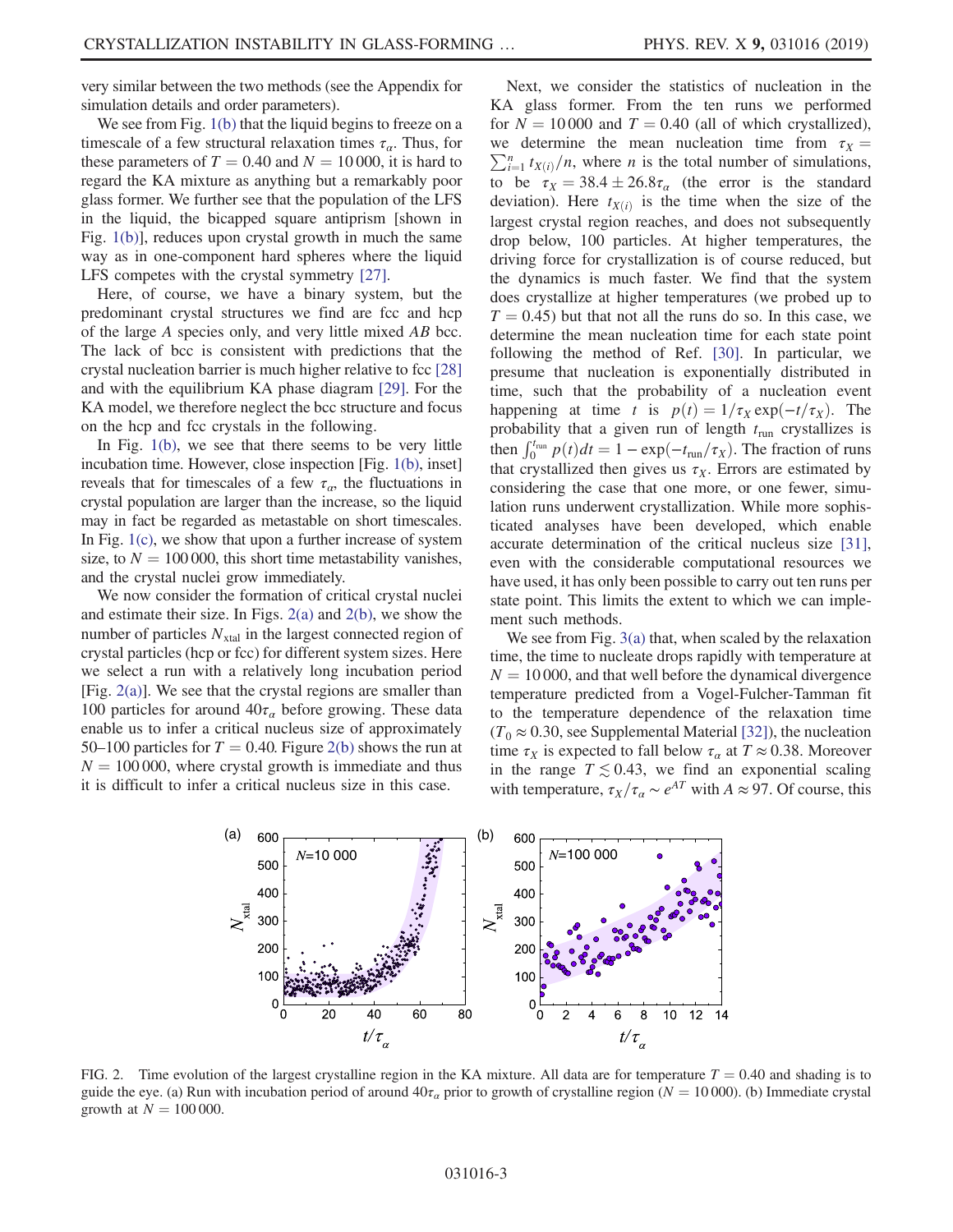<span id="page-3-0"></span>

FIG. 3. Nucleation times  $\tau_X$  with respect to temperature and system size in the KA mixture. (a) Nucleation time scaled by the relaxation time  $\tau_{\alpha}$  as a function of temperature T at  $N = 10000$ . Line is a fit to  $\tau_{X}/\tau_{\alpha} \sim e^{AT}$ , with  $A \approx 97$ . Inset: Nonscaled nucleation times  $\tau_X$  with a curve to guide the eye (dashed line). (b) Nucleation times as a function of system size at  $T = 0.40$ . Line represents expected  $1/N$  scaling for  $\tau_X$  in the case of a constant nucleation rate. We determine  $\tau_X$  as described in the text.

observation rests on only the four data points which we fit, but given the significant magnitude of the fall in  $\tau_X/\tau_\alpha$  with temperature, we are confident that, were this trend to continue, the observation that for some  $T>T_0$ ,  $\tau_X < \tau_\alpha$ would hold.

When we simply plot the nucleation time in simulation time units [Fig. [3\(a\),](#page-3-0) inset], we make two observations. Firstly, the absolute nucleation time does not change hugely (around 1 order of magnitude) throughout the temperature range in question, while the relaxation time changes by 3 orders of magnitude. Secondly, there is an upturn at the lowest temperature that we consider,  $T = 0.395$ . The reason for the minimum in  $\tau_X(T)$  presented in the inset of Fig. [3\(a\)](#page-3-0) is then competition between the decrease in the average nucleation barrier (for a given system size) and the increase in relaxation time upon cooling, though we emphasize that this is only one data point and more statistics would be helpful to confirm this observation. In any case, this is dwarfed by the increase in relaxation time, so the scaled quantity  $\tau_X/\tau_\alpha$  continues to drop. Turning to the system size dependence of nucleation in Fig. [3\(b\)](#page-3-0), we find, as expected, a system size scaling consistent with  $\tau_X \sim 1/N$ . Note that in Fig. [3\(b\)](#page-3-0) we consider a single temperature,  $T = 0.40$ , so that  $\tau_{\alpha}$  does not enter into the scaling.

# III. COMPOSITION FLUCTUATIONS

Next, we proceed to investigate the role of compositional fluctuations in crystallization. To quantify these, we use the order parameter illustrated in Fig. [4\(b\).](#page-4-0) We seek to find the largest region of liquid A particles which is devoid of any B particles. We presume that such a large compositional fluctuation would be most likely to drive crystallization.

Therefore, we use the following procedure for a given snapshot.

(1) We find the A particle which is furthest away from the nearest  $B$  particle.

- (2) We define a sphere, centered on the A particle, whose radius is its distance to the nearest  $B$  particle.
- (3) The number of particles in the sphere  $n<sub>s</sub>$  is taken as the current largest compositional fluctuation.
- (4) We iterate to smaller  $AB$  separations and hence smaller spheres, avoiding particles already contained in a previous sphere, and updating  $n<sub>s</sub>$  if a larger region is encountered.

Since there will be small fluctuations of crystal particles in the liquid, and we are looking for the largest region of liquid A particles, we seek to avoid the effects of such A particles in crystalline environments. Therefore, we accept a maximum of 10% of the particles in the sphere to be in a crystalline environment. The time evolution of the largest compositional fluctuation in each snapshot  $n<sub>s</sub>$  is shown in Fig. [4\(c\).](#page-4-0) We only sample where the system has yet to crystallize, under our criterion of a nucleus size of less than 100 particles. Simply because the system has not yet crystallized does not mean that its properties are stationary, as shown in Figs. [1](#page-1-0) and [2](#page-2-0). However, it is still instructive to apply the same metric for the larger systems as for the smaller systems (whose properties are stationary for timescales beyond the structural relaxation time), and this we do, with the caveat that the distributions are sampled from a nonstationary system.

In Fig. [4\(a\),](#page-4-0) we see that for the KA system at  $T =$ 0.40 and  $N = 5000$ , 10 000, and 100 000, the distribution of largest composition fluctuations  $n<sub>s</sub>$  of liquid A particles has a significant dependence on the system size N. Two effects are apparent. Firstly, the typical size of compositional fluctuations increases with N. Secondly, the distribution has a "fat tail" indicating more fluctuations of larger  $n<sub>s</sub>$  than a symmetric distribution such as a Gaussian would predict. We note 50–100 particles was a rough estimate of the critical nucleus size and that fluctuations comparable to this are seen in the tails of the distributions.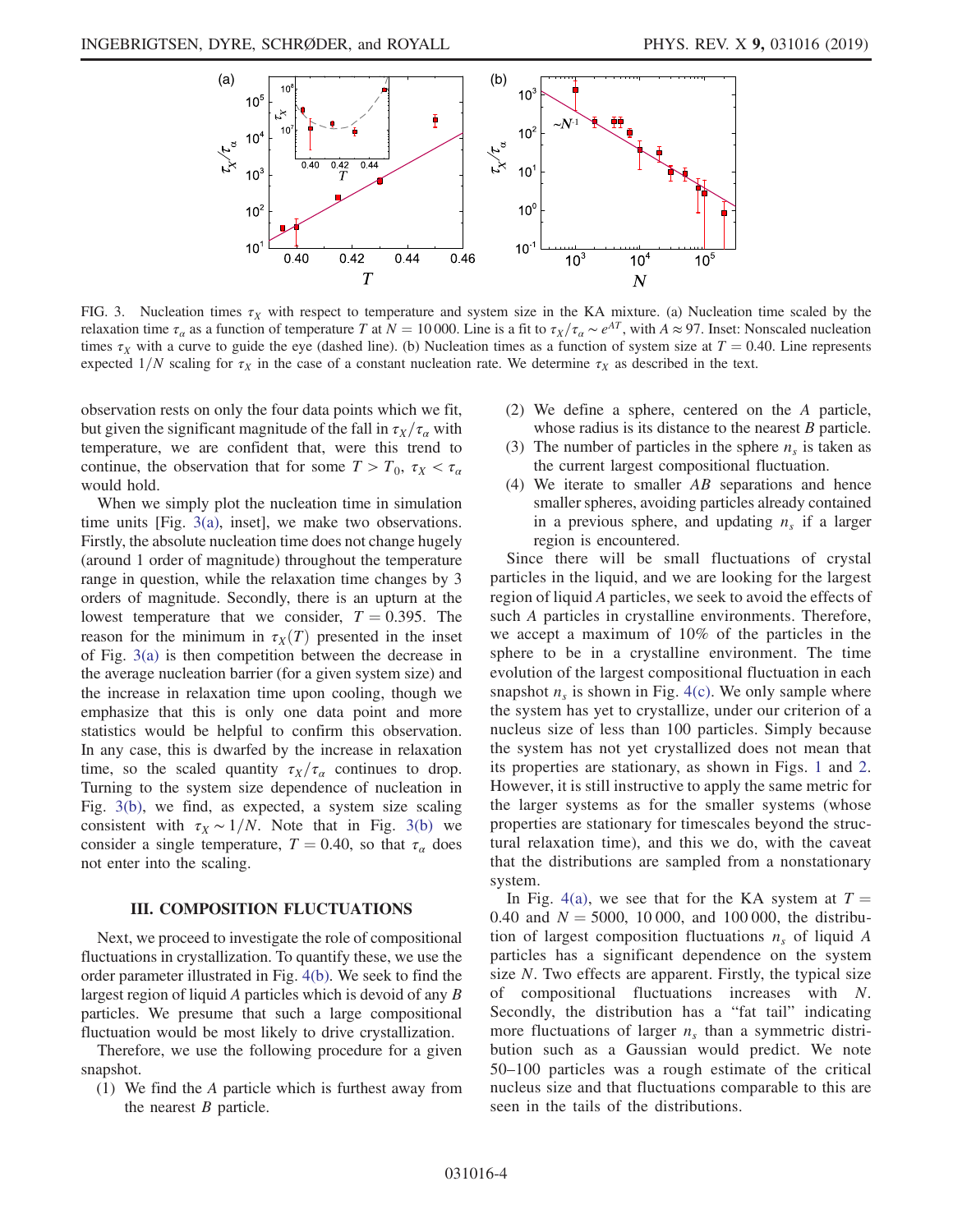<span id="page-4-0"></span>

FIG. 4. Compositional fluctuations in KA and CuZr at various compositions. (a) Distributions of largest compositional fluctuations of A particles  $n_s$  for several system sizes N in KA for  $T = 0.4$ . Each system size is fitted with a Gumbel distribution (see text). (b) Schematic indicating the order parameter  $n<sub>s</sub>$  for compositional fluctuations. Central pink particle is the A particle under consideration and dark pink particle the nearest  $B$  particle. Blue particles are  $A$  particles lying within the sphere as shown. The compositional fluctuation shown has 15 A particles. (c) Time evolution of largest compositional fluctuations  $n_s$  in the liquid for the KA model with  $N = 10000$  and  $T = 0.4$ . (d) Scaling of the median  $\langle n_s \rangle$  calculated from fitted Gumbel distributions with system size; lines are fits (see text). Shown are data for the KA mixture at various compositions along with  $Cu<sub>x</sub>Zr<sub>1-x</sub>$  metallic glass formers (see the Appendix for details). Circles are constant pressure data ( $P = 0$ ) and squares are constant density data ( $\rho = 1.204$ ). For the KA mixtures, constant pressure data are taken in the NVT ensemble fixing the mean pressure at  $\langle P \rangle = 0$  and  $T = 0.80$  and constant density data are taken at  $T = 0.40$ . Cu<sub>x</sub>Zr<sub>1−x</sub> is simulated in the *NPT* ensemble at  $T = 1270$  K or  $T = 1500$  K and  $P = 0$ . (e) Distribution for all compositional fluctuations for several system sizes (4∶1 KA mixture) at  $T = 0.40$ . The distribution is independent of system size above  $n_A > 25$ . Dashed line denotes exponential decay with decay constant  $\lambda = 0.22$  (see text).

# <span id="page-4-1"></span>IV. STATISTICS OF COMPOSITIONAL FLUCTUATIONS

What can we say about the origin of the distribution of the largest compositional fluctuations in Fig. [4\(a\)?](#page-4-0) Let us suppose that the distribution of all fluctuations of A particles is exponential,  $P(n_A) \propto \exp(-n_A \lambda)$ , where  $n_A$  is the number of A particles around a given A particle that are closer than the nearest  $B$  particle calculated for every  $A$  particle. Here,  $\lambda$  is the decay constant. The extreme values of such a distribution, i.e., those fluctuations large enough to initiate nucleation, should then follow a Gumbel distribution given by  $P[z(n_s)] \propto e^{-(z+e^{-z})}$  in which  $z \equiv (n_s - \mu)/\beta$ , where  $\mu$ is the mode of the probability distribution, i.e., the highest probability point, and  $\beta$  is the scale of the function. Furthermore, the median of the extremes of an exponentially distributed process follows  $m = 1/\lambda \{\ln n - \ln[\ln(2)]\}$  in which *n* is the number of samples [\[33\]](#page-9-15).

In Fig. [4\(e\)](#page-4-0), for several system sizes we plot the distribution of all compositional A-particle fluctuations  $P(n_A)$ . The dashed line indicates that, for large  $n_A$ ,  $P(n_A)$  exhibits an exponential decay virtually independent of the system size, as expected. This motivates us to fit the Gumbel distribution to  $P(n<sub>s</sub>)$  in Fig. [4\(a\)](#page-4-0) (full lines). For  $N \gtrsim 10000$ , the agreement is remarkable. Moreover, the median of the fitted Gumbel distributions  $\langle n_s \rangle$  exhibits a logarithmic dependence on the system size  $N$  as shown in Fig. [4\(d\).](#page-4-0) We conclude that because the scaling and distribution follows the Gumbel distribution, the largest compositional fluctuation is consistent with exponentially distributed fluctuations.

In fact, from Fig. [4\(e\)](#page-4-0) we find that the decay constant of the exponential is  $\lambda \approx 0.22$ . This value of  $\lambda$  corresponds to a completely random distribution of A and B particles, indicating that the large regions of one species are mainly entropic and thus present irrespective of the particular system; the probability to find  $n A$  particles in a cluster of  $n A$ particles, assuming indistinguishable A and B particles, is  $P(n) = (x_A)^n = \exp[n \ln(0.8)] \approx \exp(-0.22n)$ .

Merely demonstrating the existence and size of these fluctuations is, of course, not sufficient. We need to show also that they are sufficiently long-lived to initiate the crystallization as well. In order to address this question, we now consider dynamics. At  $T = 0.40$ , as noted above, the structural relaxation time  $\tau_{\alpha} = 2.91 \times 10^5$ . This is wildly in excess of the nucleation time in the one-component system at these temperatures, which is  $\tau_X \approx 41$  for a system size of  $N = 13500$  [\[34\].](#page-9-16) Thus, since the lifetime of the compositional fluctuations must be on the order of  $\tau_a$  at least, and we do not see any signs of phase separation, i.e., other mechanisms of crystallization [see Fig. [4\(c\)](#page-4-0) and composition-composition correlation functions in the SM [\[32\]](#page-9-14) ], we conclude that the compositional fluctuations we identify lead to crystallization.

Before we explore the compositional fluctuations for other systems, we provide some considerations as to the crystallization mechanism. One alternative possibility is enhancement of nucleation related to density fluctuations. Now the liquid-gas binodal has been measured as lying at a temperature not much less than  $T \sim 0.40$  to which we simulate [\[35\].](#page-9-17) It is conceivable that some density fluctuations related to the proximity of liquid-gas phase separation might act to enhance nucleation, as is known for proteinlike systems [\[18,19\]](#page-9-1). However, the system is not in or near the two-phase region: the density of  $\rho = 1.204$  we consider is much higher than the critical isochore (around 0.3). In the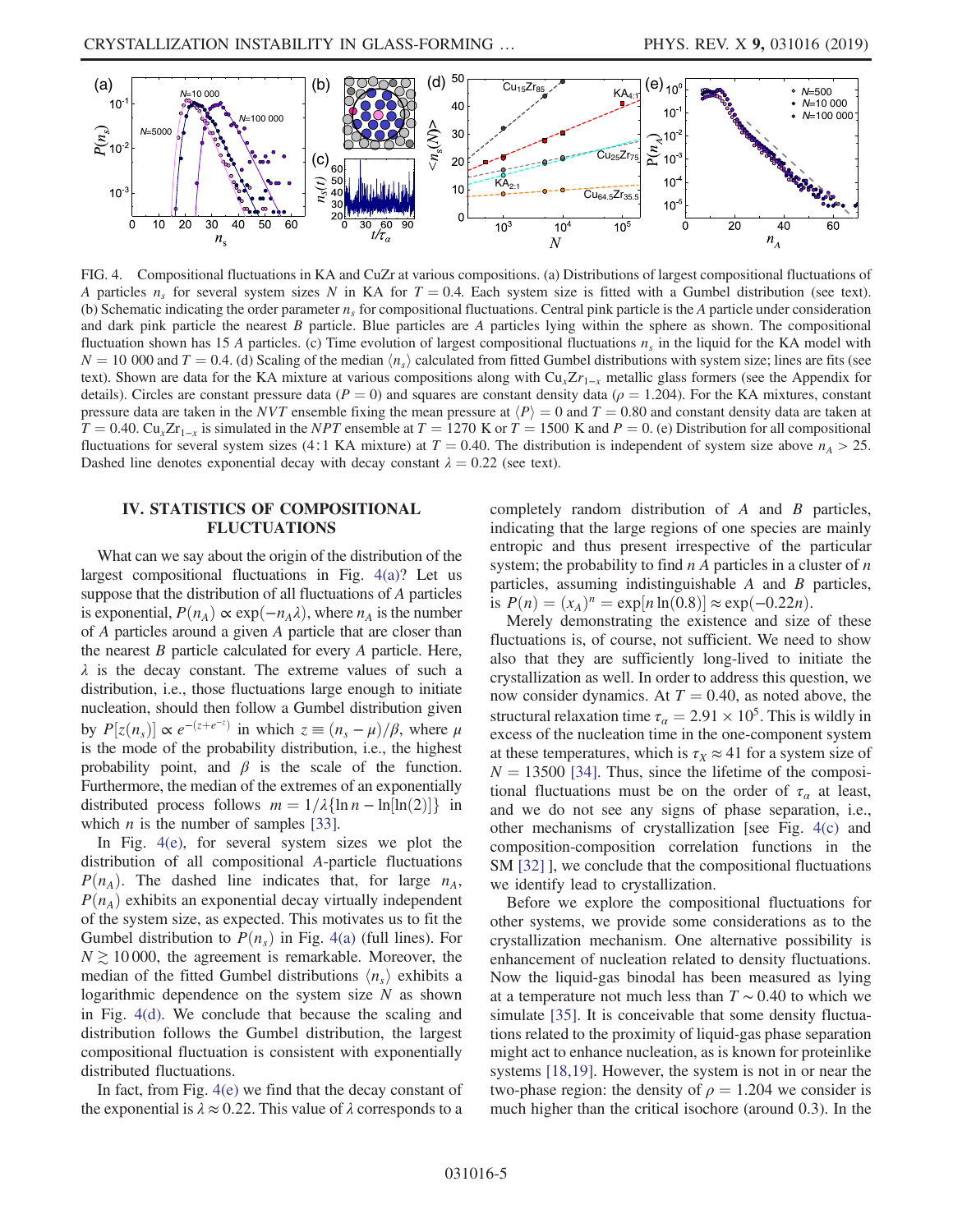SM [\[32\]](#page-9-14) we investigate but see little evidence for density fluctuations [\[35\]](#page-9-17). In any case, any such nucleation enhancement would still need to invoke a mechanism for A-B demixing, which is absent. Indeed, to observe demixing in similar binary systems, one needs to weaken the interaction between the species so that it is again nonadditive but weaker than the additive case, i.e., a positive enthalpy of mixing [\[36\].](#page-9-18) In fact, we see very little evidence for A-B demixing (see SM [\[32\]](#page-9-14)), (the compositional fluctuations we have discussed notwithstanding). In short, we provide evidence that the compositional fluctuations we identify here are unrelated to the density fluctuations known to enhance nucleation in (effective onecomponent) proteinlike systems [\[18,19\]](#page-9-1).

We also consider the consequences of our choice of an instantaneous quench protocol (see the Appendix). In Fig. S3 of the SM [\[32\]](#page-9-14), we see that the median of the largest region of liquid A particles  $\langle n_s(T) \rangle$  shows very little dependence on temperature. Thus, as the system samples from a nearly temperature-independent distribution and due to the long mean nucleation time for  $T > 0.40$  (more than  $100\tau_a$ ), we argue that our quenching protocol does not affect our conclusions to any significant extent. The independence with respect to temperature is intriguing: we interpret this in the context that the structure of the liquid is dominated by the hard core [\[37\],](#page-9-19) in which case a weak temperature dependence is expected.

# V. DEPENDENCE OF FLUCTUATIONS ON SYSTEM COMPOSITION

We now consider other compositions of the KA mixture. The temperature independence of the compositional fluctuations suggests that the scaling leading to large compositional fluctuations may be identified at high temperature where timescales are amenable to computer simulation, without recourse to simulations of the deeply supercooled liquid. This suggests that it may be possible to use our approach to predict the glass-forming ability of mixtures in the liquid state.

Usually, as above, the 4∶1 KA mixture is simulated, but upon changing the composition to be more equimolar, we expect smaller regions of pure A particles. We focus on the 2∶1 KA mixture at zero pressure and at the higher temperature of  $T = 0.80$ , where the relaxation times for 4:1 and 2∶1 KA are comparable [\[38\]](#page-9-20). We also considered the 3∶1 composition, which turns out to lie close to the 2∶1 system. In Fig. [4\(d\)](#page-4-0), we see that at zero pressure and  $T = 0.80$  the 4∶1 mixture has a value of  $\langle n_{s} \rangle$  very similar to that at which we see crystallization ( $T = 0.40$ ). We infer that the change in pressure also has little effect on the compositional fluctuations, which is reasonable as they are largely random, according to the exponential distribution [Fig. [4\(e\)](#page-4-0)].

As expected, the 2∶1 KA mixture in Fig. [4\(d\)](#page-4-0) has very much smaller values of  $\langle n_s \rangle$ , as its composition is closer to equimolar. To predict where crystallization might occur, we fit each composition to a logarithmic increase as indicated by the dashed lines in Fig. [4\(d\).](#page-4-0) From this we find that the 2∶1 KA system reaches the value of  $\langle n_s(N) \rangle = 31$  (corresponding to the 4∶1 system with  $N \approx 10000$ ) at a system size of  $N = 1.2 \times 10^9$ . Thus we expect that, for the mechanism of crystallization we consider here, the 2∶1 composition should be a very much better glass former than the usual 4∶1 system. We confirm this by very lengthy simulations of the 2∶1 (and 3∶1) KA systems at comparable supercoolings (i.e.,  $T = 0.40$  for KA 4:1) and  $N = 10000$ , 100 000, and 1 000 000, where no crystallization was observed. We simulated around  $9 \times 10^9$  time steps for  $N = 10000$  and 100 000 and  $2 \times 10^9$  time steps of  $N = 1000000$ .

Note that we are only considering the crystallization mechanism based on compositional fluctuations. While we expect the mechanism to be present in all mixtures, crystallization may be dominated by other, faster, mechanisms. For example, the 1∶1 KA mixture forms a mixed bcc crystal quite rapidly [\[39\].](#page-9-21)

## VI. CRYSTALLIZATION IN COPPER ZIRCONIUM

To address whether the mechanism described above pertains to other systems, we consider the metallic glass former copper zirconium. Here we use embedded atom model simulations (see the Appendix for more details). In Fig. [5\(a\)](#page-6-0), we show that, like the KA mixture, the extreme values of the composition fluctuations in CuZr also follow a Gumbel distribution. To determine the magnitude of the composition fluctuations in the liquid, we use the higher temperatures of  $T = 1500$  K or  $T = 1270$  K, respectively, so that we can run the simulations quickly. Here we use the NPT ensemble with a Nose-Hoover thermostat [\[23\]](#page-9-6); see the Appendix for further details.

The system size dependence of  $\langle n_s(N) \rangle$ , where we consider fluctuations of the majority species, is shown in Fig. [4\(d\).](#page-4-0) Again we see the logarithmic scaling; moreover, compositions such as  $Cu_{64.5}Zr_{35.5}$  exhibit weaker fluctuations compared to the KA model. Following our analysis of the 2∶1 KA mixture, here we estimate that the system may be susceptible to crystallization at a system size of  $N = 3.5 \times 10^{16}$  (when  $n_s \approx 31$ ). However, upon changing to the more asymmetric compositions  $Cu_{25}Zr_{75}$  and  $Cu_{15}Zr_{85}$ , we see a marked increase in the fluctuations.

Given these larger fluctuations, the logarithmic scaling in Fig. [4\(d\)](#page-4-0) would indicate that the metallic glass former should crystallize for those more asymmetric compositions on simulation timescales already around  $N = 10000$ , assuming similar behavior to KA. To investigate crystallization, we run simulations at lower temperatures for two compositions,  $Cu_{25}Zr_{75}$  and  $Cu_{15}Zr_{85}$ . Here the system was first equilibrated at  $T = 2000$  or 1500 K depending on the composition and then rapidly cooled to the temperature of interest. For  $Cu_{25}Zr_{75}$  and  $Cu_{15}Zr_{85}$ , and the temperatures at which we see crystallization,  $T = 900$  and 1100 K, the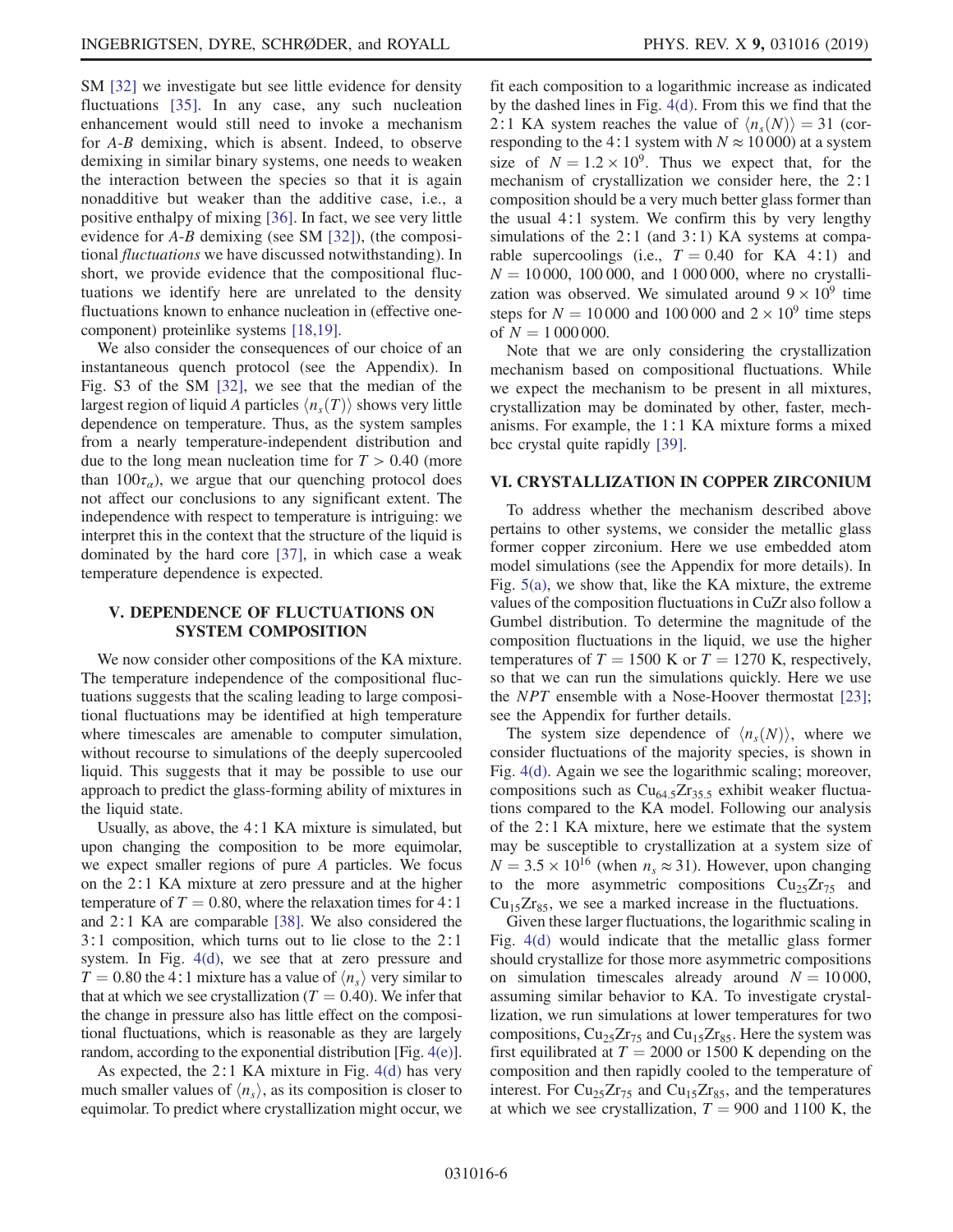<span id="page-6-0"></span>

FIG. 5. Crystal nucleation in CuZr. (a) Compositional fluctuations of majority Zr atoms in Cu<sub>25</sub>Zr<sub>75</sub> at  $T = 1500$  K. Lines are fits to a Gumbel distribution. (b) Nucleus in the early stage for Cu<sub>25</sub>Zr<sub>75</sub> at  $T = 900$  K. Large gray particles are Zr (bcc), large pink are Cu (bcc), smaller gray and pink are liquid Zr and Cu, respectively, and black are Zr in a local fcc environment as determined with bondorientational order parameter [\[25\]](#page-9-8). We see that the nucleus is dominated by Zr.

cooling rates are  $\Delta T/\Delta t = 3.0 \times 10^5$  and  $2.0 \times 10^5$  K/ps, respectively.

We find that CuZr indeed crystallizes with representative runs freezing after  $930\tau_\alpha$  and  $95\tau_\alpha$  for Cu<sub>25</sub>Zr<sub>75</sub> and  $Cu_{15}Zr_{85}$ , respectively. Here we consider the bcc crystal, as the fcc and hcp are found only in trace quantities. In the snapshot in Fig. [5\(b\),](#page-6-0) we find that the nucleus for  $Cu_{25}Zr_{75}$ is dominated by the majority species Zr, in a manner similar to that in Fig. [1\(a\)](#page-1-0), although the growth is more rapid in the case of this binary metallic glass fomer (see SM [\[32\]](#page-9-14)). Note that this higher rate of growth contrasts with slow growth previously observed in CuZr with respect to other metallic glass formers, for a binary crystal [\[40\]](#page-9-22).

We thus infer that the mechanism for nucleation, at least for these compositions, is the same as that for crystallization in KA. Again, like KA, other mechanisms are also possible in which the crystal may be mixed [\[41,42\]](#page-9-23). However, we argue that we have presented a general crystallization mechanism in mixtures, which occurs in the absence of faster, specific, crystallization pathways.

#### VII. OUTLOOK

<span id="page-6-1"></span>Before concluding, we consider the consequences for the long-term stability of supercooled mixtures. We have shown that crystal nuclei are expected in mixtures in general. But by how much should they grow? By considering the KA mixture, the growth of fcc nuclei of A particles will deplete the remaining liquid of A particles. This depletion will tend to slow and may even arrest the growth of the one-component A crystals. In the case of the KA system, we note that if the liquid approaches a 1∶1 composition, then crystallization, not of the one-component fcc, but of the 1:1 composition bcc crystal, may be expected. We noted in the Introduction that the Ostwald rule of stages, generalized to mixtures, would provide pathways by which the nuclei may grow [\[20\]](#page-9-2).

Given the small dimensions of the nuclei we find, and despite the developments we present here, our simulations are still small compared to experimental system sizes, and thus it seems reasonable to suppose that the final material may be composed of nanocrystals. Nanocrystals are known to have important consequences for the mechanical properties of glass-forming materials [\[43\].](#page-9-24) While this behavior has been seen in experiments [\[44\],](#page-9-25) our work suggests that such nanocrystals may be rather prevalent in metallic glasses. Because identifying tiny crystalline regions is hard with x-ray scattering, requiring techniques such as 3D atom probe tomography [\[44\]](#page-9-25), nanobeam electron diffraction [\[45\]](#page-9-26) or fluctuation TEM [\[46\],](#page-9-27) it is possible that such nanocrystals may go undetected. The detection of such nanocrystals is an exciting avenue for future research.

# VIII. DISCUSSION AND CONCLUSIONS

We have demonstrated a general mechanism of crystallization in multicomponent systems. Our large-scale simulations of the widely used Kob-Andersen model supercooled liquid reveal that it has a fatal flaw as a glass former which is general to mixtures. Local compositional fluctuations lead to regions populated only by one species. These regions can be larger than the critical crystal nucleus size of the one-component system under similar conditions. Nucleation in these regions is fast on the timescale of this deeply supercooled liquid, apparently requiring little rearrangement of the particles, as is known to be the case for hard spheres at deep supercooling [\[47,48\].](#page-9-28) Our findings are important, as the results we reveal here pose a fundamental challenge for the development of glass-forming materials: mixtures whose components crystallize easily are themselves inherently unstable to crystallization and thus ultimately compromised as glass formers. Our findings rationalize the empirical rule of thumb that increasing the number of components tends to increase glass-forming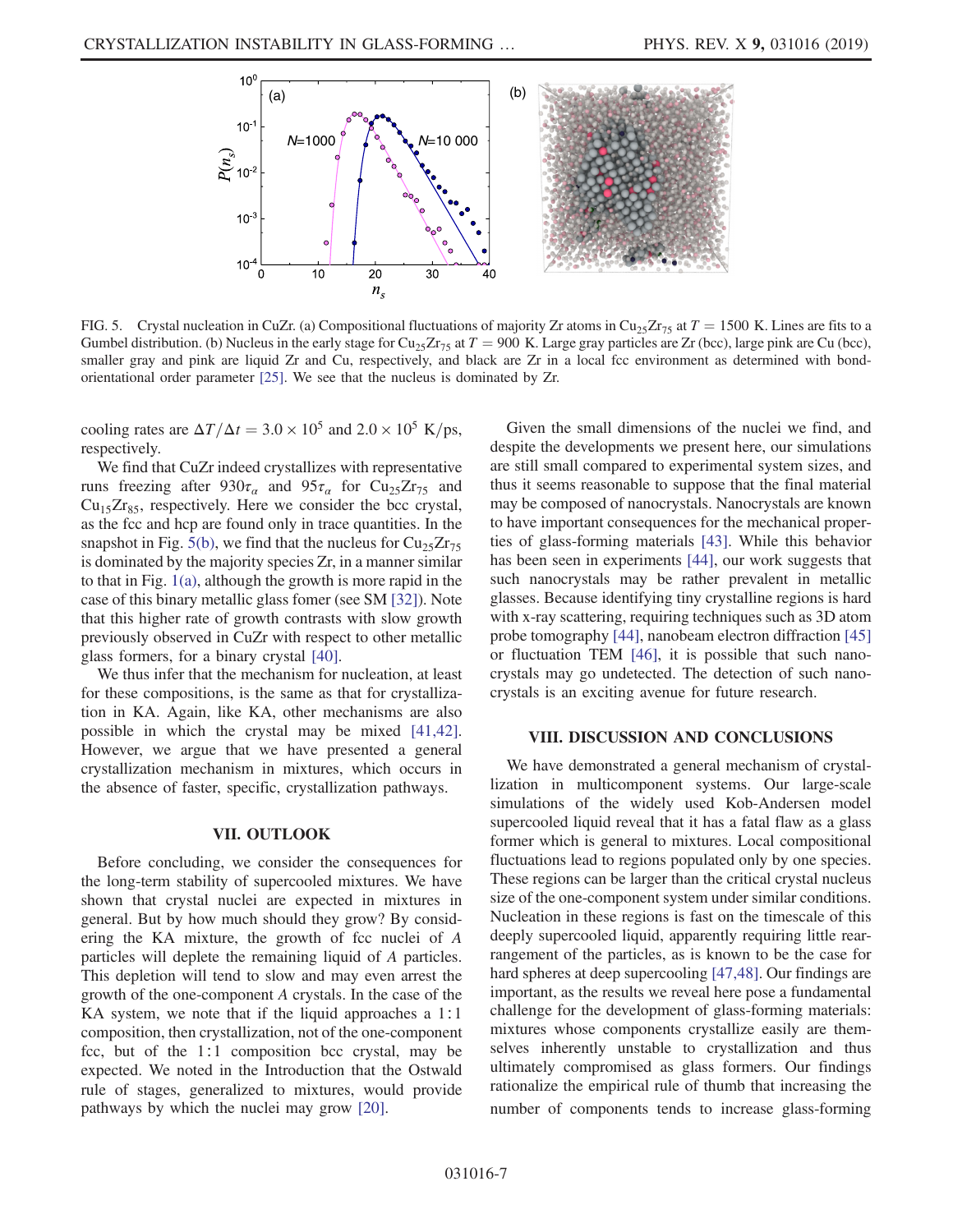ablility, as the chances that a critical nucleus of one particular species is formed are reduced in that case.

We find a scaling with system size which, once parametrized, may be used to predict the largest system which is stable against crystallization, and therefore the largest pieces of amorphous material which can be prepared from a given mixture. That the compositional fluctuations are rather random and insensitive to temperature suggests that simulations in the liquid at higher temperature where the dynamics are much faster may be used to predict the system size at which crystallization may be expected. We have demonstrated this principle using the 2∶1 (and 3∶1) KA mixtures and have predicted that both can reach system sizes, for comparable simulation times and supercoolings, very much larger than the usual 4∶1 mixture before crystallization occurs. These compositions may thus be used when a better glass former is needed in simulations than the standard 4∶1 model.

The binary model we use demonstrates the use of a mixture to suppress crystallization, as is typically employed in metallic and inorganic glass formers and is encountered in vitreous magmas. Although prevalent and accessible to computer simulation for the model systems we consider, we expect the same mechanism will operate for more general binary mixtures, and indeed for multicomponent systems frequently employed in the quest for ever-better glassforming alloys [\[7\].](#page-8-5) We demonstrate this by considering the well-studied CuZr metallic glass former, which exhibits the same behavior. Experimental evidence in support of the mechanism we find has been seen in some metallic glasses [\[44\]](#page-9-25) and we suggest that the presence of such nanocrystals as we identify here would be worth investigating further in metallic glasses.

Crystallization via compositional fluctuations thus forms a lower bound to nucleation: other mechanisms involving more complex crystal structures may prove faster, as indeed seems to be the case for some models [\[41,49\]](#page-9-23) and for certain compositions of the Kob-Andersen [\[39\]](#page-9-21) and CuZr [\[41\]](#page-9-23) models considered here. Nevertheless, we have shown that liquids which rely on mixing for their stability against crystallization are fundamentally compromised and provide a principle by which their glass-forming ability may be optimized.

In addition to the number of components, crystallization may be suppressed in alloys by the use of systems with a negative heat of mixing. Here, the Kob-Andersen mixture is engineered in that way, precisely to inhibit crystallization. However, our analysis in Sec. [IV](#page-4-1) suggests that such negative heat of mixing has little impact: the Gumbel distribution assumes that the two species are randomly distributed in space, so given its success in describing the statistics, we infer that our analysis is robust to the case where there is a negative heat of mixing. Noting that small size disparities will permit rapid crystallization, and that for certain size ratios binary crystals form an additional route to crystallization as noted in Sec. [VII](#page-6-1) [\[14,42\],](#page-8-8) we expect that increasing the size ratio will inhibit crystallization. We leave the prospect of a detailed analysis of the role of size disparity for the future.

In addition to the metallic glasses we consider here, an intriguing case is aqueous ionic solutions. Here, crystallization of water occurs through segregation to ion-rich and ion-poor regions, the latter being where the ice nucleates, which appears similar to what we observe here, for the A particles [\[3\]](#page-8-2). However, the various anomalies in the thermodynamic behavior of water, not least increasing fluctuations, which may be related to an (avoided) liquid-liquid transition [\[50,51\]](#page-9-29), mean that further study of that system would be needed to ascertain whether the mechanism we have identified here dominates water crystallization in some aqueous solutions.

#### ACKNOWLEDGMENTS

It is a pleasure to thank Nick Bailey, Daniele Coslovich, Daan Frenkel, Felix Höfling, Peter Harrowell, Takeshi Kawasaki, Rob Jack, Ken Kelton, Heidy Mader, Kunimasa Miyazaki, John Russo, Hajime Tanaka, and Jianguo Wang for stimulating discussions. C. P. R. acknowledges the Royal Society, and Kyoto University SPIRITS fund, and European Research Council (ERC consolidator grant NANOPRS, Project No. 617266) for financial support. T. S. I. acknowledges support from a JSPS Postdoctoral Fellowship under which part of this work was carried out. T. S. I., T. B. S., and J. C. D. are supported by the VILLUM Foundation's *Matter* Grant (No. 16515). The authors are grateful to Ioatzin Rios de Anda for inspirational help with the figures. LAMMPS simulations was carried out using the computational facilities of the Advanced Computing Research Centre, University of Bristol. RUMD simulations were out carried using the HPC cluster at Department of Science and Environment, Roskilde University.

#### APPENDIX: METHODS

# 1. Simulation and model details

We simulate the KA binary mixture in the NVT ensemble (Nose-Hoover thermostat [\[23\]\)](#page-9-6) at  $\rho = 1.204$ using the Roskilde University molecular dynamics (RUMD) package [\[52\]](#page-10-0) optimized for highly efficient GPU simulations; the longest simulations took more than 100 days. The interatomic interactions of the 4∶1 binary mixture are defined by  $v_{ij}(r) = \epsilon_{\alpha\beta}[(\sigma_{\alpha\beta}/r)^{12} - (\sigma_{\alpha\beta}/r)^6]$ with parameters  $\sigma_{AB} = 0.80$ ,  $\sigma_{BB} = 0.88$  and  $\epsilon_{AB} = 1.50$ ,  $\epsilon_{BB} = 0.50 \ (\alpha, \beta = A, B)$ . The pair potential is cut and shifted at  $r_c = 2.5\sigma_{\alpha\beta}$ . We employ a unit system in which  $\sigma_{AA} = 1$ ,  $\epsilon_{AA} = 1$ , and  $m_A = m_B = 1$ . We study system sizes  $N = 125, 250, 500, 1000, 2000, 4000, 5000, 7000,$ 10 000, 20 000, 30 000, 50 000, 80 000, 100 000, and 200 000 at  $T = 0.40$ . Several different temperatures,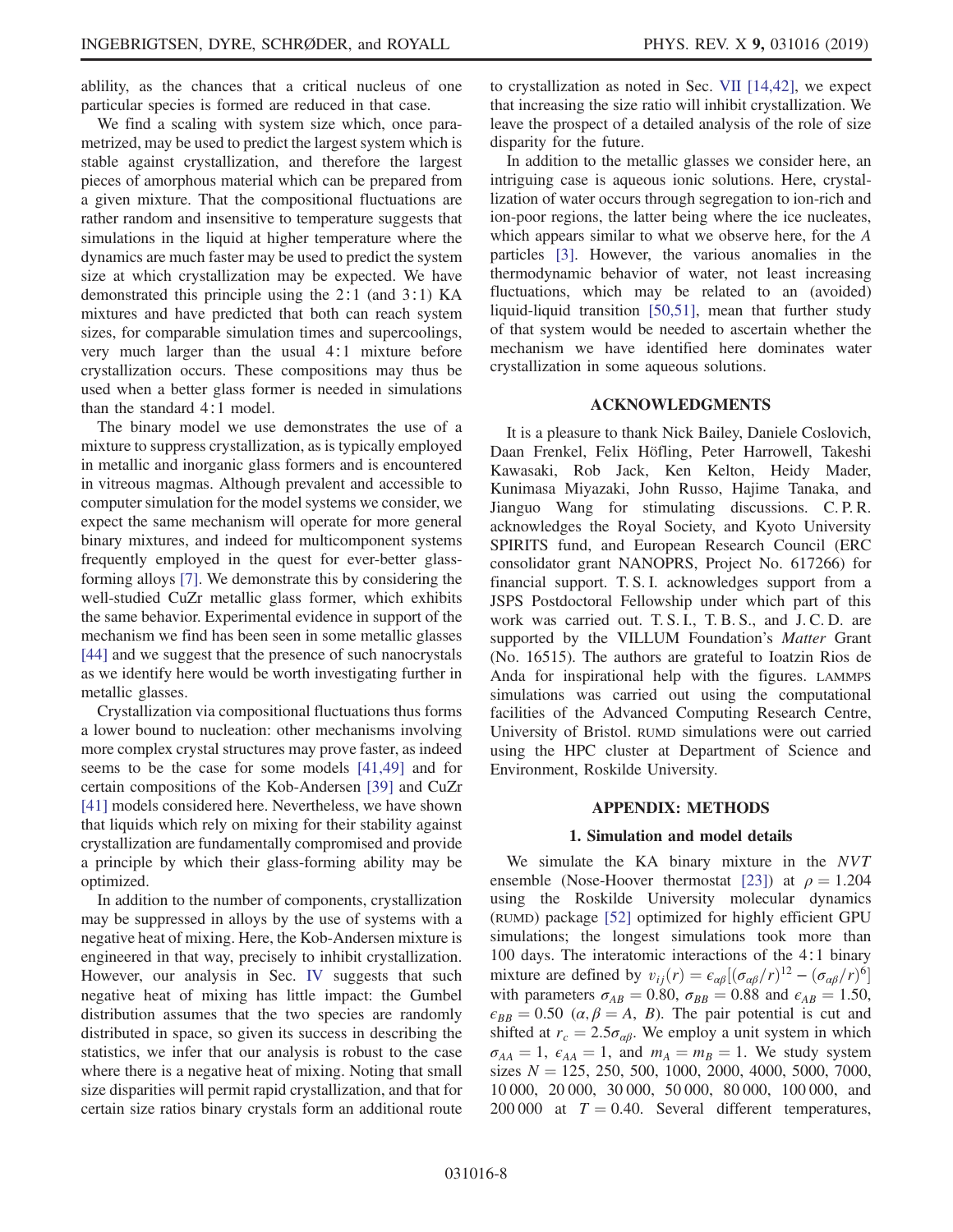$T = 0.395, 0.40, 0.415, 0.43, 0.45,$  are studied at  $N = 10000$ . The protocol for studying crystallization in the KA mixture is identical for all temperatures and system sizes studied. We equilibrate at  $T = 2.00$  and then perform an instantaneous quench to low temperatures, simulating between  $9 \times 10^9$  and  $36 \times 10^9$  time steps after the quench ( $\Delta t = 0.0025$ ). The cooling rates are  $\Delta T/\Delta t = 642, 640$ , 634, 628, and 620 in reduced units. For each temperature and system size we perform 10 independent quenches. Additionally, 4∶1, 3∶1, and 2∶1 KA mixtures were also simulated in the *NVT* ensemble at a mean pressure  $\langle P \rangle = 0$ and  $T = 0.80$ , with  $N = 1000$ , 5000, and 10 000, at which the relaxation times of the systems are similar.

Simulations of  $Cu<sub>x</sub>Zr<sub>1-x</sub>$  mixtures were performed in the NPT ensemble using a Nose-Hoover thermostat and barostat with the LAMMPS package [\[23,53\]](#page-9-6) and compositions of  $x = 15\%, 20\%, 25\%, 35.5\%, \text{ and } 64.5\%$ . The Finnis-Sinclair embedded atom model method was applied [\[54\]](#page-10-1), simulating at a pressure  $P = 0$  ( $\Delta t = 0.002$  ps). Three system sizes were simulated,  $N = 1000$ , 5000, and 10 000, at high temperatures for composition statistics, and nucleation was studied for  $N = 10000$ .

#### 2. Relaxation time determination

For the KA model, we determine the relaxation time of the liquid  $\tau_a$  from the self-part of the intermediate scattering function  $F_s(q, t) \equiv \langle \exp[iq\Delta r] \rangle$  of the A particles using the criterion  $F_{sA}(q, \tau_{\alpha}) = 0.2$ ; the length of the wave vector is  $q = 7.25$ . A system size of  $N = 1000$  is used for these simulations to suppress nucleation but has a minor effect on  $\tau_a$ . In the case where we cannot measure  $\tau_a$  directly in simulations due to extremely long simulation timescales, we extrapolate using a Vogel-Fulcher-Tamman fit (see SM for more details [\[32\]](#page-9-14)). For  $Cu<sub>x</sub>Zr<sub>1-x</sub>$  we obtained the intermediate scattering function from the Zr atoms and used a wave vector with  $q \approx 26$  nm<sup>-1</sup>.

#### 3. Identifying local structure

To detect the fcc and hcp crystals, and the bicapped square antiprism liquid locally favored structure, we use the topological cluster classification (TCC), employed previously to identify local structures in the KA mixture [\[24\]](#page-9-7). That is to say, we carry out a standard Voronoi decomposition and seek structures topologically identical to geometric motifs of particular interest.

For the bcc crystal, we employ a bond-orientational order (BOO) parameter analysis [\[25\].](#page-9-8) For each particle i we define complex order parameters  $q_{lm}^i \equiv$  $1/n_b \sum_{j=1}^{n_b} Y_{lm}(\theta_{ij}, \phi_{ij})$ , where  $Y_{lm}$  is the spherical harmonic function with degree l and order  $m$ ,  $\theta$  and  $\phi$  are the spherical coordinates for the vector  $\mathbf{r}_{ij} \equiv \mathbf{r}_j - \mathbf{r}_i$ , and  $n_b$  is the number of neighbors defined from the 12 nearest neighbors. We use the complex order parameters to differentiate between solid and liquid particles using the criteria that for at least 7 nearest-neighbor bonds the scalar product  $\mathbf{q}_6^i \cdot \mathbf{q}_6^j / |\mathbf{q}_6^i| |\mathbf{q}_6^j|$  should be greater than 0.70 to be classified as a solid particle.  $q_6^i$  is a  $(2l + 1)$ -dimensional complex<br>vector. The identity of each solid particle is then determined vector. The identity of each solid particle is then determined [\[55\]](#page-10-2) using the third-order invariant order parameters,

$$
W_l^i \equiv \sum_{m_1,m_2,m_3=0}^l \binom{l}{m_1} \frac{l}{m_2} \frac{l}{m_3} \frac{Q_{lm_1}^i Q_{lm_2}^i Q_{lm_3}^i}{|\mathbf{Q}_l^i|^3},
$$

where the term in the parentheses is the Wigner  $3 - j$ symbol and  $Q_{lm}^i \equiv 1/(n_b + 1) \sum_{i=1}^{n_b+1} q_{lm}^i$  is the average<br>hond-orientational order parameter [26] bcc particles are bond-orientational order parameter [\[26\].](#page-9-30) bcc particles are identified as all solid particles having  $W_6^i > 0$ . We checked that the TCC and BOO methods for the detection of fcc and hcp gave similar results.

- <span id="page-8-0"></span>[1] A.L. Greer and K.F. Kelton, Nucleation in Condensed Matter: Applications in Materials and Biology, 1st ed. (Pergamon, New York, 2010), Vol. 15.
- <span id="page-8-1"></span>[2] K. Cashman and J. Blundy, *Degassing and Crystallization* of Ascending Andesite and Dacite, [Phil. Trans. R. Soc. A](https://doi.org/10.1098/rsta.2000.0600) 358[, 1487 \(2000\)](https://doi.org/10.1098/rsta.2000.0600).
- <span id="page-8-2"></span>[3] G. Bullock and V. Molinero, Low-Density Liquid Water Is the Mother of Ice: On the Relation between Mesostructure, Thermodynamics and Ice Crystallization in Solutions, [Fara](https://doi.org/10.1039/c3fd00085k)[day Discuss.](https://doi.org/10.1039/c3fd00085k) 167, 371 (2013).
- <span id="page-8-3"></span>[4] L. Berthier and G Biroli, Theoretical Perspective on the Glass Transition and Amorphous Materials, [Rev. Mod.](https://doi.org/10.1103/RevModPhys.83.587) Phys. 83[, 587 \(2011\).](https://doi.org/10.1103/RevModPhys.83.587)
- <span id="page-8-4"></span>[5] A. Inoue and A. Takeuchi, Recent Development and Application Products of Bulk Glassy Alloys, [Acta Mater.](https://doi.org/10.1016/j.actamat.2010.11.027) 59[, 2243 \(2011\)](https://doi.org/10.1016/j.actamat.2010.11.027).
- [6] N. Togashi, M. Ishida, N. Nishiyama, and A. Inoue, Wear Resistance of Metallic Glass Bearings, Rev. Adv. Mater. Sci. 18, 93 (2008).
- <span id="page-8-5"></span>[7] Y. Q. Cheng and E. Ma, Atomic-Level Structure and Structure-Property Relationship in Metallic Glasses, [Prog.](https://doi.org/10.1016/j.pmatsci.2010.12.002) Mater. Sci. 56[, 379 \(2011\)](https://doi.org/10.1016/j.pmatsci.2010.12.002).
- <span id="page-8-6"></span>[8] J.D. Honeycutt and H. Andersen, Small System Size Artifacts in the Molecular Dynamics Simulation of Homogeneous Crystal Nucleation in Supercooled Atomic Liquids, [J. Phys. Chem.](https://doi.org/10.1021/j100399a026) 90, 1585 (1986).
- [9] F. H. Stillinger, A Topographic View of Supercooled Liquids and Glass Formation, Science 267[, 1935 \(1995\)](https://doi.org/10.1126/science.267.5206.1935).
- [10] J.D. Stevenson and P. Wolynes, The Ultimate Fate of Supercooled Liquids, [J. Phys. Chem. A](https://doi.org/10.1021/jp1060057) 115, 3713 (2011).
- <span id="page-8-7"></span>[11] W. Kauzmann, The Nature of the Glassy State and the Behavior of Liquids at Low Temperatures, [Chem. Rev.](https://doi.org/10.1021/cr60135a002) 43, [219 \(1948\)](https://doi.org/10.1021/cr60135a002).
- [12] T. Hecksher, A. I. Nielsen, N. B. Olsen, and J. C. Dyre, Little Evidence for Dynamic Divergences in Ultraviscous Molecular Liquids, Nat. Phys. 4[, 737 \(2008\).](https://doi.org/10.1038/nphys1033)
- [13] H. Tanaka, Possible Resolution of the Kauzmann Paradox in Supercooled Liquids, Phys. Rev. E  $68$ [, 011505 \(2003\).](https://doi.org/10.1103/PhysRevE.68.011505)
- <span id="page-8-8"></span>[14] K. Zhang et al., J. Schroers, M.D. Shattuck, and C.S. O'Hern, Computational Studies of the Glass-Forming Ability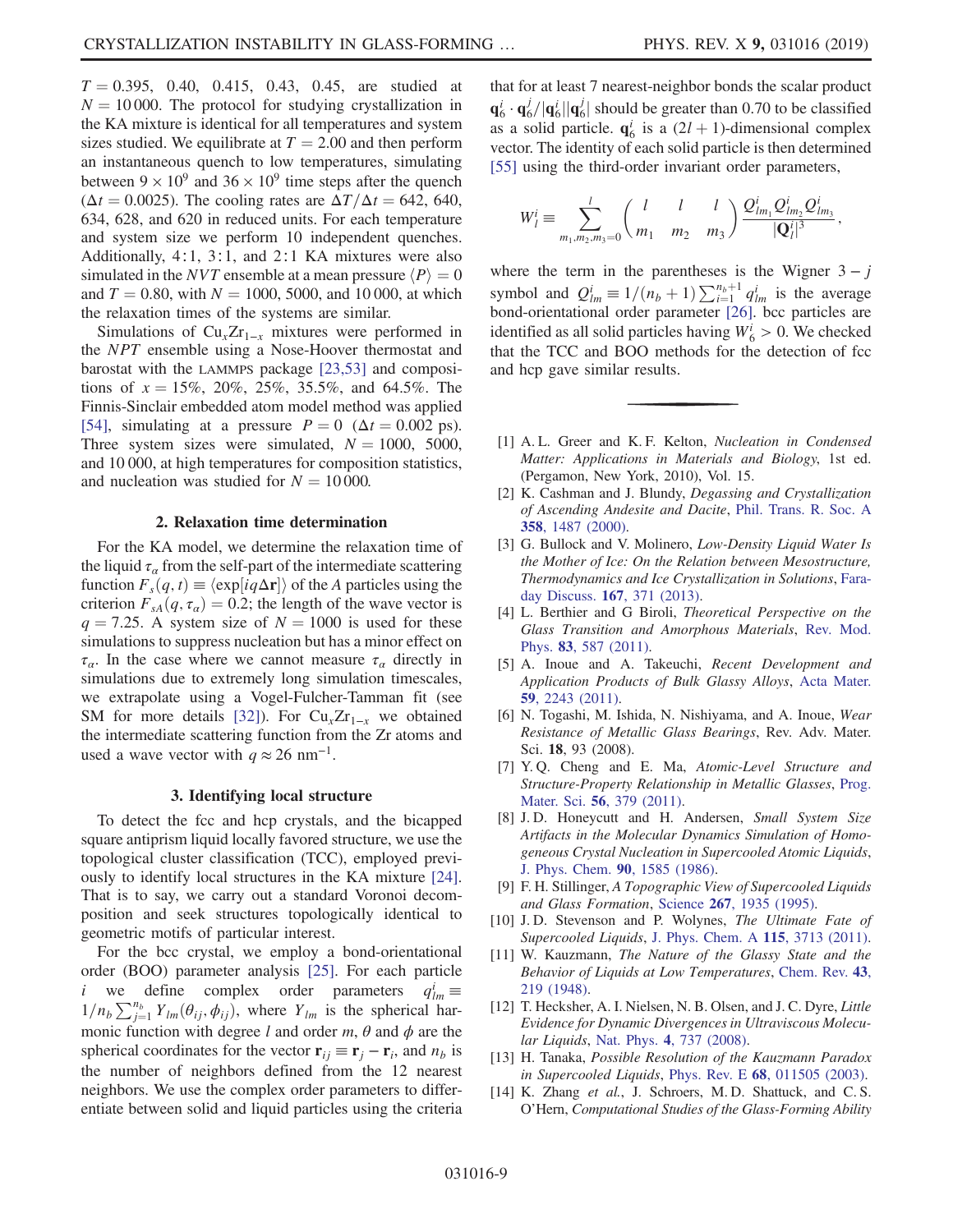of Model Bulk Metallic Glasses, [J. Chem. Phys.](https://doi.org/10.1063/1.4821637) 139, 124503 [\(2013\)](https://doi.org/10.1063/1.4821637).

- <span id="page-9-4"></span>[15] S. Toxvaerd, U. R. Pedersen, T. B. Schroder, and J. C. Dyre, Stability of Supercooled Binary Liquid Mixtures, [J. Chem.](https://doi.org/10.1063/1.3144049) Phys. 130[, 224501 \(2009\).](https://doi.org/10.1063/1.3144049)
- <span id="page-9-0"></span>[16] A. Ninarello, L. Berthier, and D. Coslovich, Models and Algorithms for the Next Generation of Glass Transition Studies, Phys. Rev. X 7[, 021039 \(2017\).](https://doi.org/10.1103/PhysRevX.7.021039)
- [17] D. Coslovich, M. Osawa, and L. Berthier, *Local Order and* Crystallization of Dense Polydisperse Hard Spheres, [J.](https://doi.org/10.1088/1361-648X/aab0c9) [Phys. Condens. Matter](https://doi.org/10.1088/1361-648X/aab0c9) 30, 144004 (2018).
- <span id="page-9-1"></span>[18] P. R. Ten Wolde and D. Frenkel, *Enhancement of Protein* Crystal Nucleation by Critical Density Fluctuations, Science 277[, 1975 \(1997\).](https://doi.org/10.1126/science.277.5334.1975)
- [19] P.G. Vekilov, The Two-Step Mechanism of Nucleation of Crystals in Solution, Nanoscale 2[, 2346 \(2010\).](https://doi.org/10.1039/c0nr00628a)
- <span id="page-9-2"></span>[20] J. W. P. Schmelzer, V. M. Fokin, A. S. Abyzov, E. D. Zanotto, and I. Gutzow, How Do Crystals grow in Glass-Forming Liquids? Ostwld's Rule of Stages and Beyond, [Int.](https://doi.org/10.1111/j.2041-1294.2010.00003.x) [J. Appl. Glass Sci.](https://doi.org/10.1111/j.2041-1294.2010.00003.x) 1, 16 (2010).
- <span id="page-9-3"></span>[21] W. Kob and H. C. Andersen, Scaling Behavior in the Beta-Relaxation Regime of a Supercooled Lennard-Jones Mixture, [Phys. Rev. Lett.](https://doi.org/10.1103/PhysRevLett.73.1376) 73, 1376 (1994).
- <span id="page-9-5"></span>[22] P. S. Salmon and A. Zeidler, *Identifying and Characterising* the Different Structural Length Scales in Liquids and Glasses: An Experimental Approach, [Phys. Chem. Chem.](https://doi.org/10.1039/c3cp51741a) Phys. 15[, 15286 \(2013\)](https://doi.org/10.1039/c3cp51741a).
- <span id="page-9-7"></span><span id="page-9-6"></span>[23] M. P. Allen and D. J. Tildesley, Computer Simulation of Liquids, 2nd ed. (Oxford University Press, Oxford, 2017).
- [24] A. Malins, J. Eggers, H. Tanaka, and C. P. Royall, Lifetimes and Lengthscales of Structural Motifs in a Model Glassformer, [Faraday Discuss.](https://doi.org/10.1039/c3fd00078h) 167, 405 (2014).
- <span id="page-9-8"></span>[25] P.J. Steinhardt, D.R. Nelson, and M. Ronchetti, Bond-Orientational Order in Liquids and Glasses, [Phys. Rev. B](https://doi.org/10.1103/PhysRevB.28.784) 28[, 784 \(1983\).](https://doi.org/10.1103/PhysRevB.28.784)
- <span id="page-9-30"></span>[26] W. Lechner and C. Dellago, Accurate Determination of Crystal Structures Based on Averaged Local Bond Order Parameters, J. Chem. Phys. 129[, 114707 \(2008\)](https://doi.org/10.1063/1.2977970).
- <span id="page-9-10"></span><span id="page-9-9"></span>[27] J. Taffs, S. R. Williams, H. Tanaka, and C. P. Royall, Structure and Kinetics in the Freezing of Nearly Hard Spheres, Soft Matter 9[, 297 \(2013\).](https://doi.org/10.1039/C2SM26473K)
- [28] U. K. Nandi, A. Banerjee, B. Chakrabarty, and S. M. Bhattacharyya, Composition Dependence of the Glass Forming Ability in Binary Mixtures: The Role of Demixing Entropy, J. Chem. Phys. 145[, 034503 \(2016\)](https://doi.org/10.1063/1.4958630).
- <span id="page-9-12"></span><span id="page-9-11"></span>[29] U.R. Pedersen, T.B. Schröder, and J.C. Dyre, Phase Diagram of Kob-Andersen-Type Binary Lennard-Jones Mixtures, Phys. Rev. Lett. 120[, 165501 \(2018\).](https://doi.org/10.1103/PhysRevLett.120.165501)
- [30] L. Filion, R. Ni, D. Frenkel, and M. Dijkstra, Simulation of Nucleation in Almost Hard-Sphere Colloids: The Discrepancy between Experiment and Simulation Persists, [J.](https://doi.org/10.1063/1.3572059) Chem. Phys. 134[, 134901 \(2011\)](https://doi.org/10.1063/1.3572059).
- <span id="page-9-14"></span><span id="page-9-13"></span>[31] R. Strey, J. Wedekinda, and D. Reguera, New Method to Analyze Simulations of Activated Processes, [J. Chem. Phys.](https://doi.org/10.1063/1.2713401) 126[, 134103 \(2007\).](https://doi.org/10.1063/1.2713401)
- [32] See Supplemental Material at [http://link.aps.org/](http://link.aps.org/supplemental/10.1103/PhysRevX.9.031016) [supplemental/10.1103/PhysRevX.9.031016](http://link.aps.org/supplemental/10.1103/PhysRevX.9.031016) for Supplemental figures and analysis of density-density and compositioncomposition fluctuations via the respective structure factor.
- <span id="page-9-15"></span>[33] A. Bovier, Extreme Values of Random Processes, [http://](http://citeseerx.ist.psu.edu/viewdoc/download?doi=10.1.1.703.3866&=rep1&=pdf) [citeseerx.ist.psu.edu/viewdoc/download?doi=10.1.1.703](http://citeseerx.ist.psu.edu/viewdoc/download?doi=10.1.1.703.3866&=rep1&=pdf) [.3866&=rep1&=pdf.](http://citeseerx.ist.psu.edu/viewdoc/download?doi=10.1.1.703.3866&=rep1&=pdf)
- <span id="page-9-16"></span>[34] L. Báez and P. Clancy, The Kinetics of Crystal Growth and Dissolution from the Melt in Lennard-Jones Systems, [J. Chem. Phys.](https://doi.org/10.1063/1.469225) 102, 8138 (1995).
- <span id="page-9-17"></span>[35] V. Testard, L. Bethier, and W. Kob, Intermittent Dynamics and Logarithmic Domain Growth During the Spinodal Decomposition of a Glass-Forming Liquid, [J. Chem. Phys.](https://doi.org/10.1063/1.4871624) 140[, 164502 \(2014\).](https://doi.org/10.1063/1.4871624)
- <span id="page-9-18"></span>[36] S. Roy, S. Dietrich, and F. Höfling, *Structure and Dynamics* of Binary Liquid Mixtures Near Their Continuous Demixing Transitions, J. Chem. Phys. 145[, 134505 \(2016\)](https://doi.org/10.1063/1.4963771).
- <span id="page-9-19"></span>[37] J.D. Weeks, D. Chandler, and H.C. Andersen, Role of Repulsive Forces in Determining the Equilibrium Structure of Simple Liquids, [J. Chem. Phys.](https://doi.org/10.1063/1.1674820) 54, 5237 (1971).
- <span id="page-9-20"></span>[38] P. Crowther, F. Turci, and C.P. Royall, The Nature of Geometric Frustration in the Kob-Andersen Mixture, [J.](https://doi.org/10.1063/1.4927302) Chem. Phys. 143[, 044503 \(2015\)](https://doi.org/10.1063/1.4927302).
- <span id="page-9-21"></span>[39] J. Fernández and P. Harrowell, Crystal Phases of a Glass-Forming Lennard-Jones Mixture, [Phys. Rev. E](https://doi.org/10.1103/PhysRevE.67.011403) 67, 011403 [\(2003\).](https://doi.org/10.1103/PhysRevE.67.011403)
- <span id="page-9-22"></span>[40] C. Tang and P. Harrowell, Anomalously Slow Crystal Growth of the Glass-Forming Alloy CuZr, Nat. Mater. 12[, 507 \(2013\).](https://doi.org/10.1038/nmat3631)
- <span id="page-9-23"></span>[41] R. E. Ryltsev, B. A. Klumov, N. M. Chtchelkatchev, and K. Y. Shunyaev, Cooling Rate Dependence of Simulated Cu<sub>64.5</sub>Zr<sub>35.5</sub> Metallic Glass Structure, [J. Chem. Phys.](https://doi.org/10.1063/1.4958631) 145, [034506 \(2016\).](https://doi.org/10.1063/1.4958631)
- [42] R. E. Ryltsev, B. A. Klumov, N. M. Chtchelkatchev, and K. Y. Shunyaev, Nucleation Instability in Super-Cooled Cu-Zr-Al Glass-Forming Liquids, [arXiV:1809.00198](http://arXiv.org/abs/arXiV:1809.00198).
- <span id="page-9-24"></span>[43] A. Inoue, W. Zhang, T. Tsurui, A. R. Yavari, and A. L. Greer, Unusual Room-Temperature Compressive Plasticity in Nanocrystal-Toughened Bulk Copper-Zirconium Glass, [Philos. Mag. Lett.](https://doi.org/10.1080/09500830500197724) 85, 221 (2005).
- <span id="page-9-25"></span>[44] K. K. Sahu, N. A. Mauro, L. Longstreth-Spoor, D. Saha, Z. Nussinov, M. K. Miller, and K. F. Kelton, Phase Sparation *Mediated Devitrification of*  $Al_{88}Y_7Fe_5$  *Glasses*, [Acta Mater.](https://doi.org/10.1016/j.actamat.2010.04.011) 58[, 4199 \(2010\)](https://doi.org/10.1016/j.actamat.2010.04.011).
- <span id="page-9-26"></span>[45] A. Hirata, L. J. Kang, T. Fujita, B. Klumov, K. Matsue, M. Kotani, A. R. Yavari, and M. W. Chen, Geometric Frustration of Icosahedron in Metallic Glasses, [Science](https://doi.org/10.1126/science.1232450) 341, [376 \(2013\)](https://doi.org/10.1126/science.1232450).
- <span id="page-9-27"></span>[46] B.-S. Lee, G. W. Burr, R. M. Shelby, S. Raoux, C. T. Rettner, S. N. Bogle, K. Darmawikarta, S. G. Bishop, and J. R. Abelson, Observation of the Role of Subcritical Nuclei in Crystallization of a Glassy Solid, Science 326[, 980 \(2009\)](https://doi.org/10.1126/science.1177483).
- <span id="page-9-28"></span>[47] E. Sanz, C. Valeriani, E. Zaccarelli, W. C. K. Poon, M. E. Cates, and P. N. Pusey, Avalanches Mediate Crystallization in a Hard-Sphere Glass, [Proc. Natl. Acad. Sci. U.S.A.](https://doi.org/10.1073/pnas.1308338110) 111, [75 \(2014\).](https://doi.org/10.1073/pnas.1308338110)
- [48] T. Yanagishima, J. Russo, and H. Tanaka, *Common Mecha*nism of Thermodynamic and Mechanical Origin for Ageing and Crystallization of Glasses, [Nat. Commun.](https://doi.org/10.1038/ncomms15954) 8, 15954 [\(2017\).](https://doi.org/10.1038/ncomms15954)
- [49] U. R. Pedersen, T. B. Schroder, J. C. Dyre, and P. Harrowell, Geometry of Slow Structural Fluctuations in a Supercooled Binary Alloy, Phys. Rev. Lett. 104[, 105701 \(2010\).](https://doi.org/10.1103/PhysRevLett.104.105701)
- <span id="page-9-29"></span>[50] E. B. Moore and V. Molinero, *Growing Correlation Length* in Supercooled Water, J. Chem. Phys. 130[, 244505 \(2009\).](https://doi.org/10.1063/1.3158470)